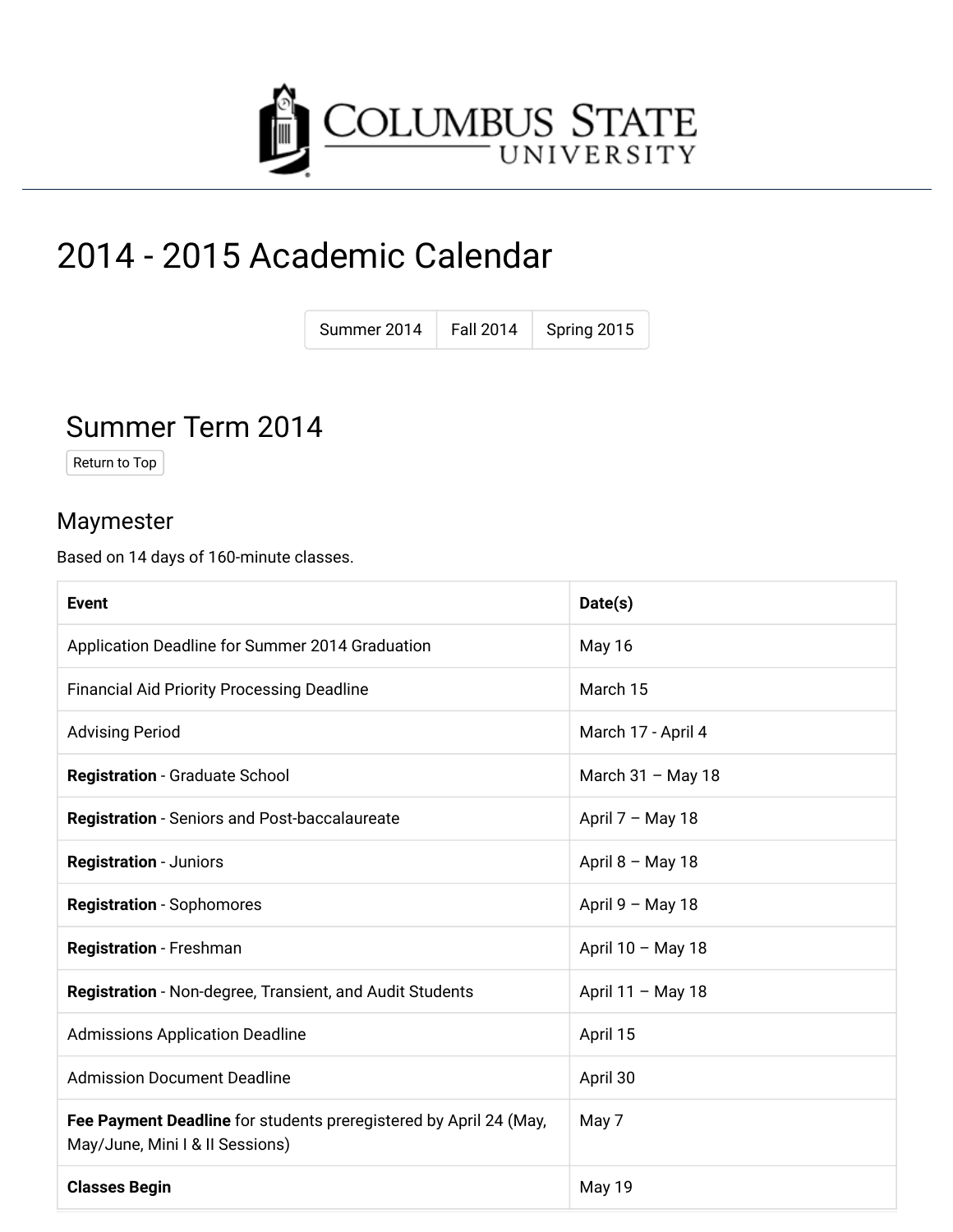| <b>Event</b>                                   | Date(s)                                                        |
|------------------------------------------------|----------------------------------------------------------------|
| Schedule Change (add/drop with 100% Refund)    | May 19                                                         |
| Fee Payment Deadline for Schedule Change       | May 19                                                         |
| Pro-Rated Partial Refund (Total Withdrawal)    | See Chart                                                      |
| Deadline to Withdraw with a WP for May Session | May 23 (See Withdrawal Dates for short-<br>terms)              |
| <b>Midterm Exams</b>                           | May 28 (See Grades by Terms for short-<br>terms)               |
| <b>Midterm Grades Due</b>                      | May 28 - 30 (See Grades by Terms for<br>short-terms)           |
| Holiday (no classes, offices closed)           | <b>May 26</b>                                                  |
| <b>Student Course Evaluations</b>              | June 2 - 6                                                     |
| <b>Classes End</b>                             | June 6                                                         |
| <b>Final Examinations</b>                      | June 9                                                         |
| Grades are Due                                 | June 12 by 10:00 a.m. (See Grades by<br>Terms for short-terms) |
| <b>Grades are Official</b>                     | August 12 by 10:00 a.m.                                        |

#### **June Session**

 $\land$  Return to Top

Based on 27 days of 85-minute classes, 13 days of 175-minute classes, and 7 weeks of instruction.

| <b>Event</b>                                                    | Date(s)              |
|-----------------------------------------------------------------|----------------------|
| Application Deadline for Summer 2014 Graduation                 | May 16               |
| <b>Financial Aid Priority Processing Deadline</b>               | March 15             |
| <b>Advising Period</b>                                          | March 17-April 4     |
| <b>Registration - Graduate School</b>                           | March $31 -$ June 15 |
| <b>Registration</b> - Seniors and Post-Baccalaureate            | April $7 -$ June 15  |
| <b>Registration - Juniors</b>                                   | April $8 -$ June 15  |
| <b>Registration</b> - Sophomores                                | April $9 -$ June 15  |
| <b>Registration</b> - Freshman                                  | April $10 -$ June 15 |
| <b>Registration</b> - Non-degree, Transient, and Audit Students | April 11 - June 15   |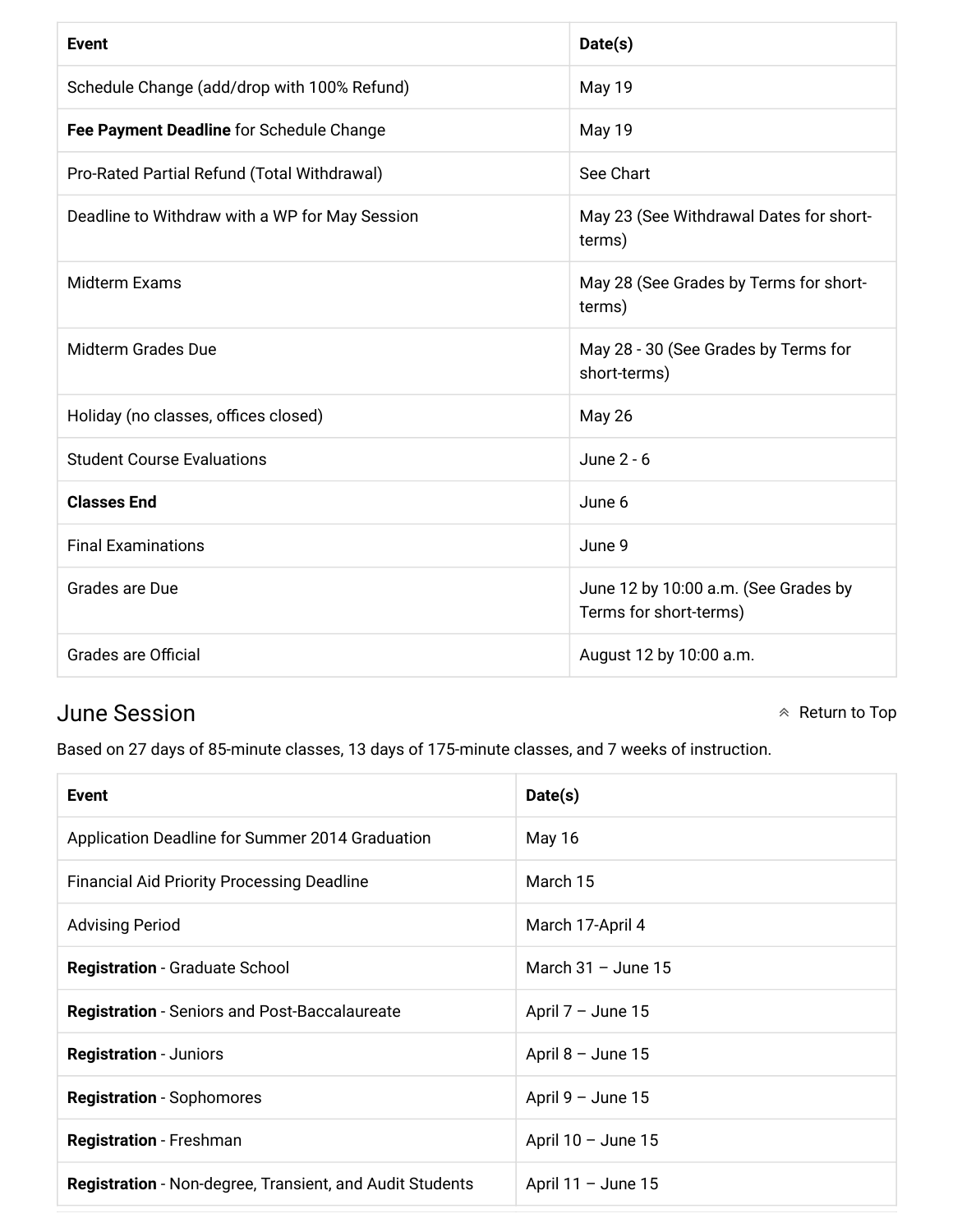| <b>Event</b>                                                                | Date(s)                                                         |
|-----------------------------------------------------------------------------|-----------------------------------------------------------------|
| <b>Admissions Application Deadline</b>                                      | April 15                                                        |
| Application Deadline for Summer Graduation                                  | <b>May 30</b>                                                   |
| <b>New Student Orientation</b>                                              | <b>See Orientation Dates</b>                                    |
| <b>Admission Document Deadline</b>                                          | <b>May 30</b>                                                   |
| Fee Payment Deadline for students preregistered by May 30<br>(June Session) | June 11                                                         |
| <b>Classes Begin</b>                                                        | June 16                                                         |
| Schedule Change (add/drop with 100% Refund)                                 | June 16 - 17                                                    |
| Fee Payment Deadline for Schedule Change                                    | June 17                                                         |
| Pell Grant payments based on enrollment as of this date                     | June 17                                                         |
| Pro- Rated Partial Refund (Total Withdrawal)                                | See Chart                                                       |
| Holiday (no classes, offices closed)                                        | July 4                                                          |
| Deadline to Withdraw with a grade of WP                                     | June 26 (See Withdrawal Dates for short-terms)                  |
| Midterm Exams                                                               | July 7-10 (See Grades by Terms for short-terms)                 |
| <b>Midterm Grades Due</b>                                                   | July 7-10 (See Grades by Terms for short-terms)                 |
| <b>Student Course Evaluations</b>                                           | July 15 - 30                                                    |
| <b>Classes End</b>                                                          | July 30                                                         |
| <b>Final Examinations</b>                                                   | July 31, August 1, 4-5                                          |
| Grades are Due                                                              | August 8 by 10:00 a.m. (See Grades by Terms for<br>short-terms) |
| <b>Grades are Official</b>                                                  | August 12 by 10:00 a.m.                                         |

#### Mini I

 $\land$  Return to Top

Based on 20 days of 115-minute classes and 5 weeks of instruction.

| Event                                             | Date(s)          |
|---------------------------------------------------|------------------|
| Application Deadline for Summer 2014 Graduation   | May 16, 2014     |
| <b>Financial Aid Priority Processing Deadline</b> | March 15         |
| <b>Advising Period</b>                            | March 17-April 4 |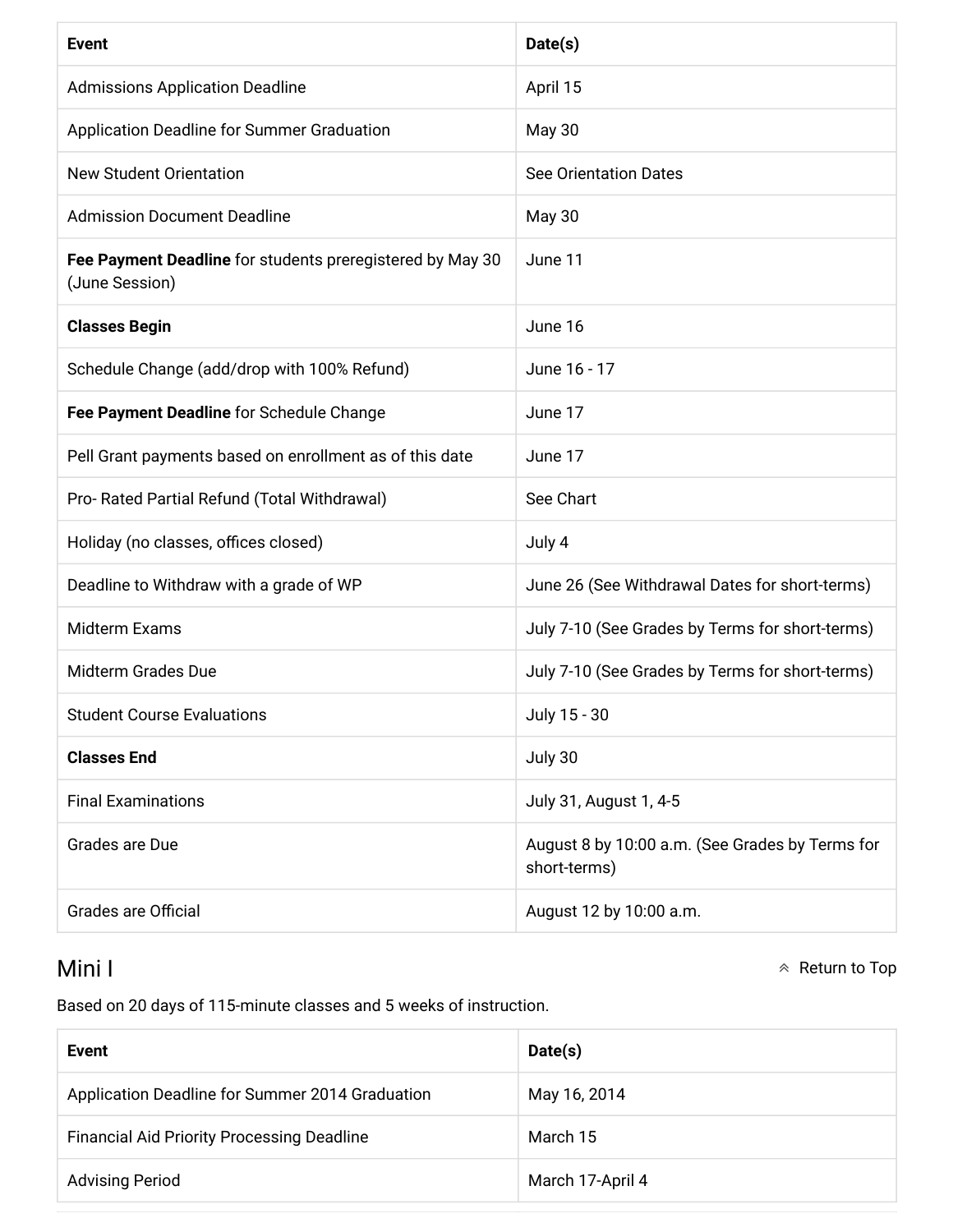| <b>Event</b>                                                  | Date(s)                                              |
|---------------------------------------------------------------|------------------------------------------------------|
| Registration - Graduate School                                | March 31 - May 26                                    |
| <b>Registration</b> - Seniors and Post-baccalaureate          | April $7 - May 26$                                   |
| <b>Registration - Juniors</b>                                 | April $8 - May 26$                                   |
| <b>Registration - Sophomores</b>                              | April 9 - May 26                                     |
| Registration - Freshman                                       | April 10 - May 26                                    |
| Registration - Non-degree, Transient, and Audit Students      | April 11 - May 26                                    |
| <b>Admissions Application Deadline</b>                        | May 1                                                |
| <b>New Student Orientation</b>                                | <b>See Orientation Dates</b>                         |
| <b>Admission Document Deadline</b>                            | <b>May 15</b>                                        |
| Fee Payment Deadline for students preregistered by June 4     | <b>TBD</b>                                           |
| <b>Classes Begin</b>                                          | May 27                                               |
| Last Dates for Schedule Change (add/drop with 100%<br>Refund) | May 27-28                                            |
| Fee Payment Deadline for Schedule Change                      | <b>TBD</b>                                           |
| Pell Grant payments based on enrollment as of this date       | <b>TBD</b>                                           |
| Prorated Partial Refund (Total Withdrawal)                    | See Chart                                            |
| Deadline to Withdraw with a grade of WP for Mini I            | June 5 (See Withdrawal Dates for short-terms)        |
| Midterm Exams                                                 | June 9-11 (See Grades by Terms for short-terms)      |
| <b>Midterm Grades Due</b>                                     | June 12-16 (See Grades by Terms for short-<br>terms) |
| <b>Student Course Evaluations</b>                             | June 23 - 30                                         |
| <b>Classes End</b>                                            | June 30                                              |
| <b>Final Examinations</b>                                     | July 1                                               |
| Grades are Due                                                | August 8 by 10:00 a.m.                               |
| <b>Grades are Official</b>                                    | August 12 by 10:00 a.m.                              |

#### Mini II

Based on 20 days of 115-minute classes and 5 weeks of instruction.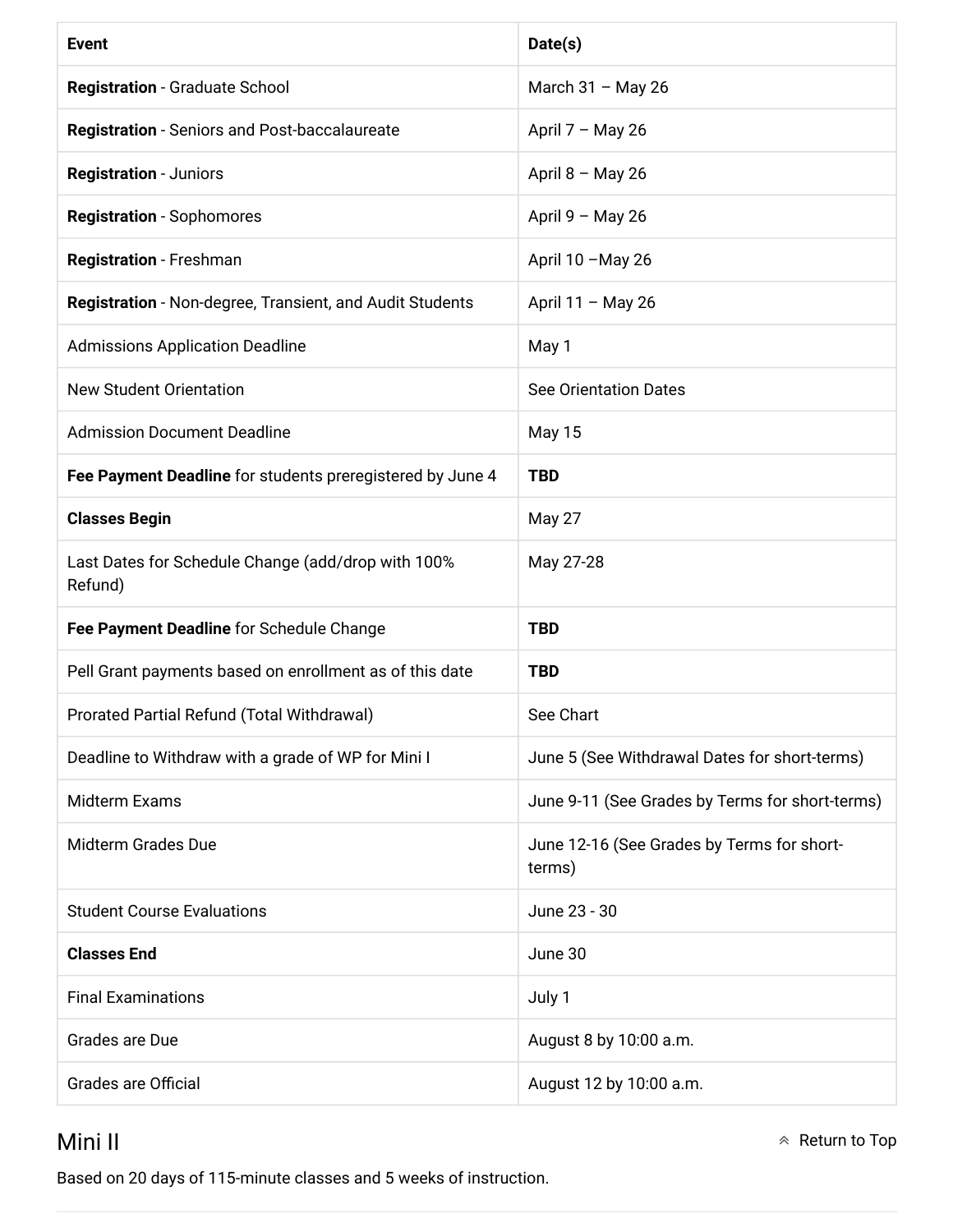| <b>Event</b>                                                  | Date(s)                                              |
|---------------------------------------------------------------|------------------------------------------------------|
| Application Deadline for Summer 2014 Graduation               | May 16, 2014                                         |
| <b>Financial Aid Priority Processing Deadline</b>             | March 15                                             |
| <b>Advising Period</b>                                        | March 17-April 4                                     |
| <b>Registration - Graduate School</b>                         | March $31 -$ July 1                                  |
| <b>Registration</b> - Seniors and Post-baccalaureate          | April 7 - July 1                                     |
| <b>Registration - Juniors</b>                                 | April 8 - July 1                                     |
| <b>Registration - Sophomores</b>                              | April 9 - July 1                                     |
| Registration - Freshman                                       | April 10 - July 1                                    |
| Registration - Non-degree, Transient, and Audit Students      | April 11 - July 1                                    |
| <b>Admissions Application Deadline</b>                        | May 30                                               |
| <b>New Student Orientation</b>                                | <b>See Orientation Dates</b>                         |
| <b>Admission Document Deadline</b>                            | June 15                                              |
| Fee Payment Deadline for students preregistered by June 4     | <b>TBD</b>                                           |
| <b>Classes Begin</b>                                          | July 2                                               |
| Last Dates for Schedule Change (add/drop with 100%<br>Refund) | <b>July 2-3</b>                                      |
| Fee Payment Deadline for Schedule Change                      | <b>TBD</b>                                           |
| Pell Grant payments based on enrollment as of this date       | <b>TBD</b>                                           |
| Prorated Partial Refund (Total Withdrawal)                    | <b>TBD</b>                                           |
| Holiday (no classes, offices closed)                          | July 4                                               |
| Deadline to Withdraw with a grade of WP for Mini II           | July 11 (See Withdrawal Dates for short-terms)       |
| Midterm Exams                                                 | July 14-16 (See Grades by Terms for short-<br>terms) |
| <b>Midterm Grades Due</b>                                     | July 17-21 (See Grades by Terms for short-terms)     |
| <b>Student Course Evaluations</b>                             | July 29- August 5                                    |
| <b>Classes End</b>                                            | August 5                                             |
| <b>Final Examinations</b>                                     | August 6                                             |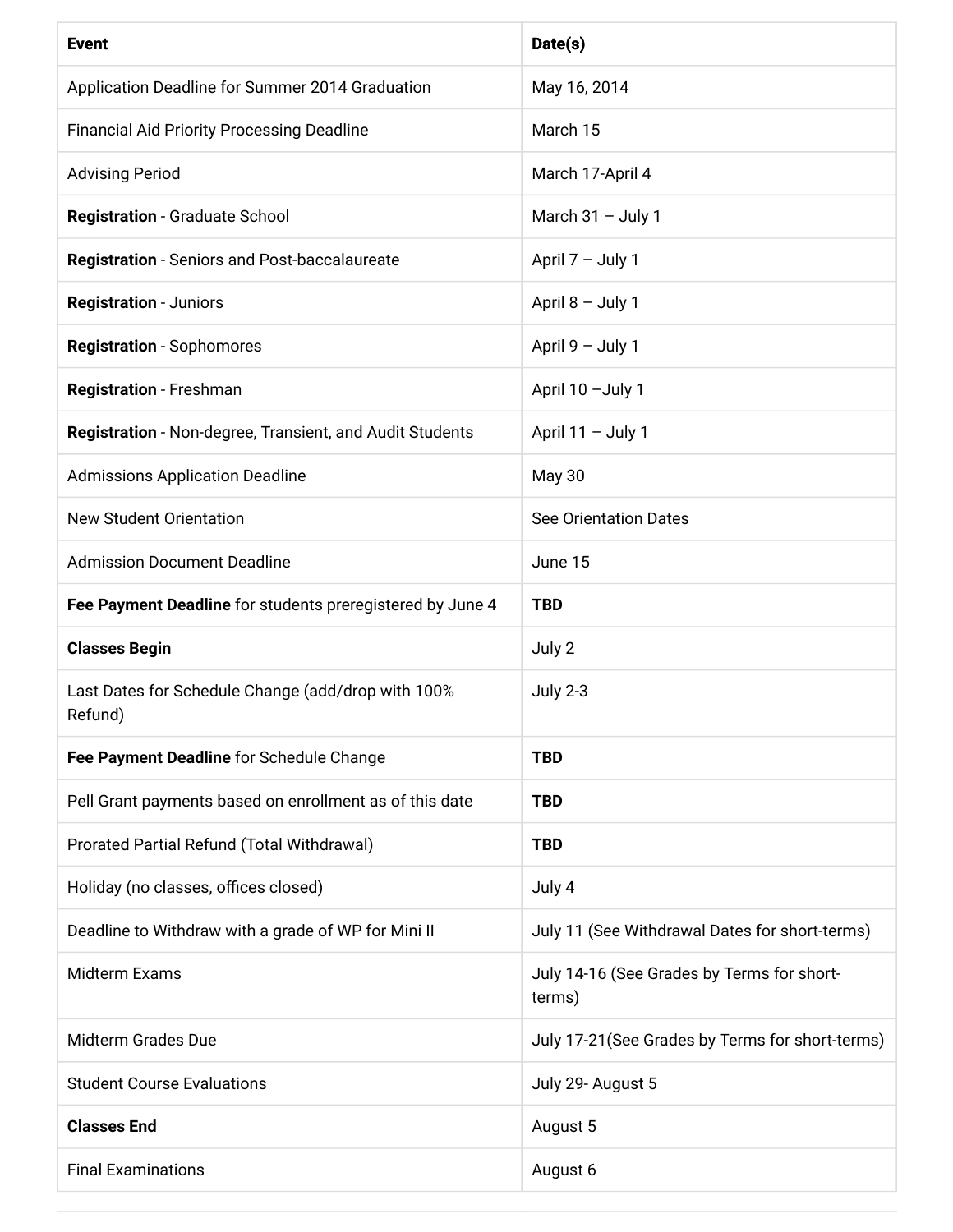| Event               | Date(s)                 |
|---------------------|-------------------------|
| Grades are Due      | August 8 by 10:00 a.m.  |
| Grades are Official | August 12 by 10:00 a.m. |

### Fall Semester 2014

Return to Top

Based on 45 days of 50-minute classes, 30 days of 75-minute classes, and 14 days of 160-minute classes for a 3credit-hour course.

| <b>Event</b>                                                     | Date(s)                      |
|------------------------------------------------------------------|------------------------------|
| <b>Advising Period</b>                                           | March 17-April 4             |
| <b>Registration - Graduate School</b>                            | March 31 - August 17         |
| <b>Registration - Seniors and Post-baccalaureate</b>             | April 7 - August 17          |
| <b>Registration - Juniors</b>                                    | April 8 - August 17          |
| <b>Registration - Sophomores</b>                                 | April 9 - August 17          |
| Registration - Freshman                                          | April 10 - August 17         |
| Registration - Non-degree, Transient, and Audit Students         | April 11 - August 17         |
| <b>Financial Aid Priority Processing Deadline</b>                | March 15                     |
| <b>New Student Orientation</b>                                   | <b>See Orientation Dates</b> |
| <b>Admissions Application Deadline</b>                           | June 30                      |
| <b>Admission Document Deadline</b>                               | July 15                      |
| Fee Payment Deadline for students preregistered by July 26       | August 6                     |
| Application Deadline for Fall 2014 Graduation                    | August 11                    |
| <b>Classes Begin</b>                                             | August 18                    |
| Schedule Change for Full-Term Courses, Drop/Add (100%<br>Refund) | August 18-22                 |
| Fee Payment Deadline for Schedule Change                         | August 22                    |
| Pell Grant payments based on enrollment as of this date          | August 22                    |
| Pro- Rated Partial Refund (Total Withdrawal)                     | See Chart                    |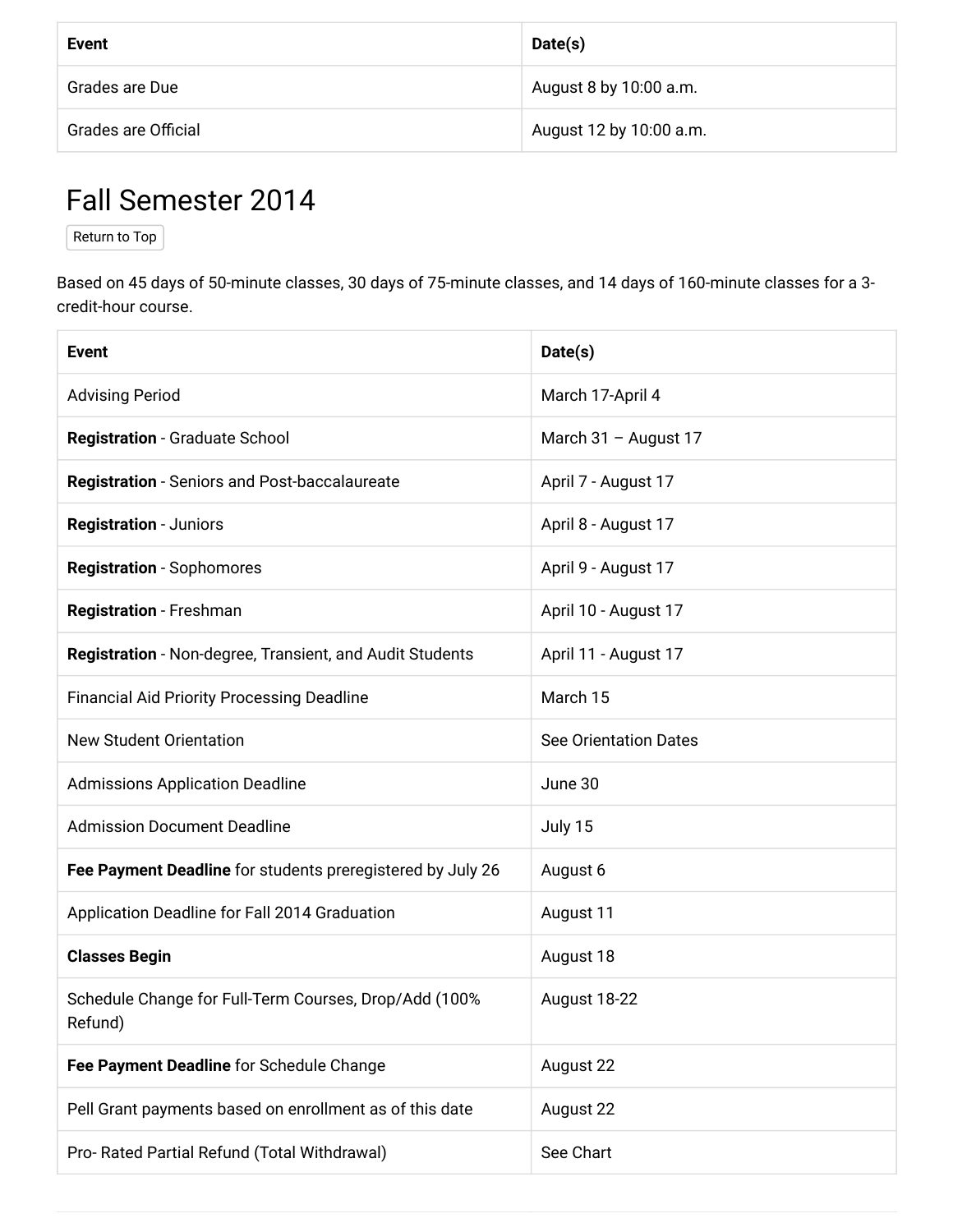| Event                                          | Date(s)                                              |
|------------------------------------------------|------------------------------------------------------|
| Labor Day Holiday (no classes, offices closed) | September 1                                          |
| Deadline to Withdraw                           | September 12 (Withdrawal Dates for short-<br>terms)  |
| Midterm Exams Week                             | October 5 - 11 (Grades by Terms for short-<br>terms) |
| Midterm Grades Due                             | October 5 - 21 (Grades by Terms for short-<br>terms) |
| Fall Break (no classes)                        | October 13 - 14                                      |

#### For Spring 2015 Admissions, Advising, Registration and other dates that occur during Fall, please see the Spring 2015 Calendar

| Thanksgiving Holiday Break (no classes)     | November 26 - 30                                        |
|---------------------------------------------|---------------------------------------------------------|
| Thanksgiving Holiday Break (offices closed) | November 27 - 30                                        |
| <b>Student Course Evaluations</b>           | November 24 - December 8 (Short terms)                  |
| <b>Classes End</b>                          | December 8 for MW classes,<br>December 4 for TR Classes |
| <b>Study Day</b>                            | December 9                                              |
| <b>Final Examinations</b>                   | December 10 - 13, 15                                    |
| <b>Graduation Ceremony</b>                  | December 15; 6:30 p.m. Columbus Civic Center            |
| Grades are Due                              | December 16 (Grades by Terms for short-<br>terms)       |
| Grades are Official                         | January 2, 2015                                         |

### **Spring Semester 2015**

Return to Top

Based on 45 days of 50-minute classes, 30 days of 75-minute classes, and 14 days of 160-minute classes for a 3credit-hour course.

| Event                                             | Date(s)                             |
|---------------------------------------------------|-------------------------------------|
| <b>Advising Period</b>                            | October 13-31, 2014                 |
| <b>Financial Aid Priority Processing Deadline</b> | November 1, 2014                    |
| <b>Registration - Graduate School</b>             | October 27, 2014 - January 11, 2015 |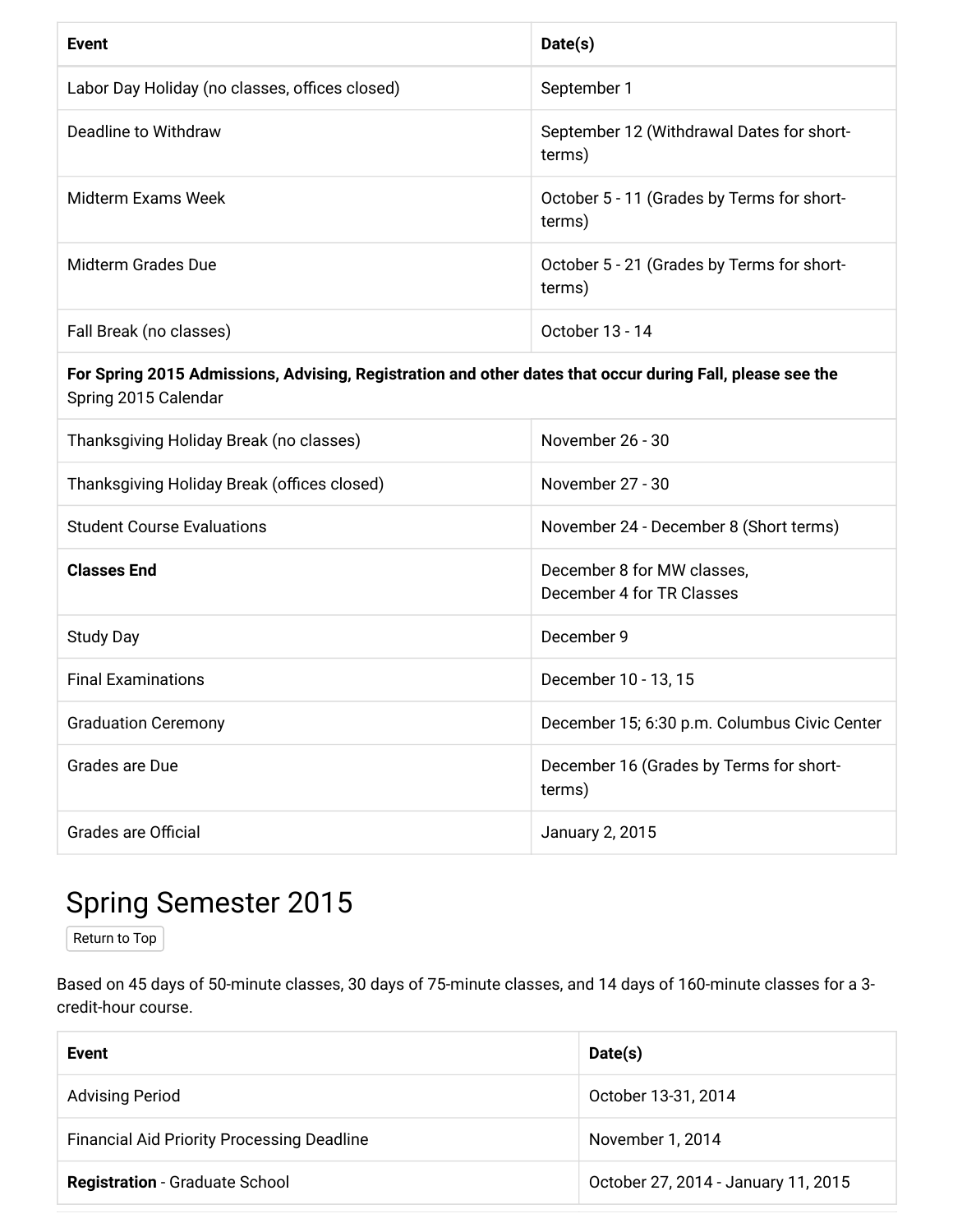| <b>Event</b>                                                                                      | Date(s)                                                       |
|---------------------------------------------------------------------------------------------------|---------------------------------------------------------------|
| <b>Registration - Seniors and Post-baccalaureate</b>                                              | November 3 - January 11, 2015                                 |
| <b>Registration - Juniors</b>                                                                     | November 4 - January 11, 2015                                 |
| <b>Registration - Sophomores</b>                                                                  | November 5 - January 11, 2015                                 |
| Registration - Freshman                                                                           | November 6 - January 11, 2015                                 |
| Registration - Non-Degree, Transient, and Audit Students                                          | November 7 - January 11, 2015                                 |
| <b>Admissions Application Deadline</b>                                                            | November 30, 2014                                             |
| Fee Payment Deadline for students preregistered by Nov 22                                         | December 1, 2014                                              |
| <b>Admission Document Deadline</b>                                                                | December 12, 2014                                             |
| Application Deadline for Spring 2015 Graduation                                                   | December 19, 2014                                             |
| Fee Payment Deadline for students preregistered or making schedule<br>changes from Nov 23 - Jan 2 | January 8, 2015                                               |
| <b>New Student Orientation</b>                                                                    | See Orientation Dates (TBD)                                   |
| <b>Classes Begin</b>                                                                              | January 12, 2015                                              |
| Schedule Change for Full-Term Courses, Drop/Add (100% Refund)                                     | January 12 - 16, 2015                                         |
| Pell Grant payments based on enrollment as of this date                                           | January 16, 2015                                              |
| Fee Payment Deadline for Schedule Change                                                          | January 16, 2015                                              |
| Pro-Rated Partial Refund (Total Withdrawal)                                                       | See Chart                                                     |
| Martin Luther King, Jr. Holiday (no classes, offices closed)                                      | January 19, 2015                                              |
| Deadline to Withdraw                                                                              | February 6, 2015 (Withdrawal Dates for<br>short-terms)        |
| <b>Midterm Exams Week</b>                                                                         | March 1 - 7, 2015 (Grades by Terms for<br>short-terms - TBD)  |
| <b>Midterm Grades Due</b>                                                                         | March 8 - 20, 2015 (Grades by Terms for<br>short-terms - TBD) |
| Spring Break (no classes)                                                                         | March 23 - March 27, 2015                                     |
| <b>Student Course Evaluations</b>                                                                 | March 30 - May 4, 2015                                        |
| <b>Classes End</b>                                                                                | April 30 TR classes<br>May 4 MW and MWF classes               |